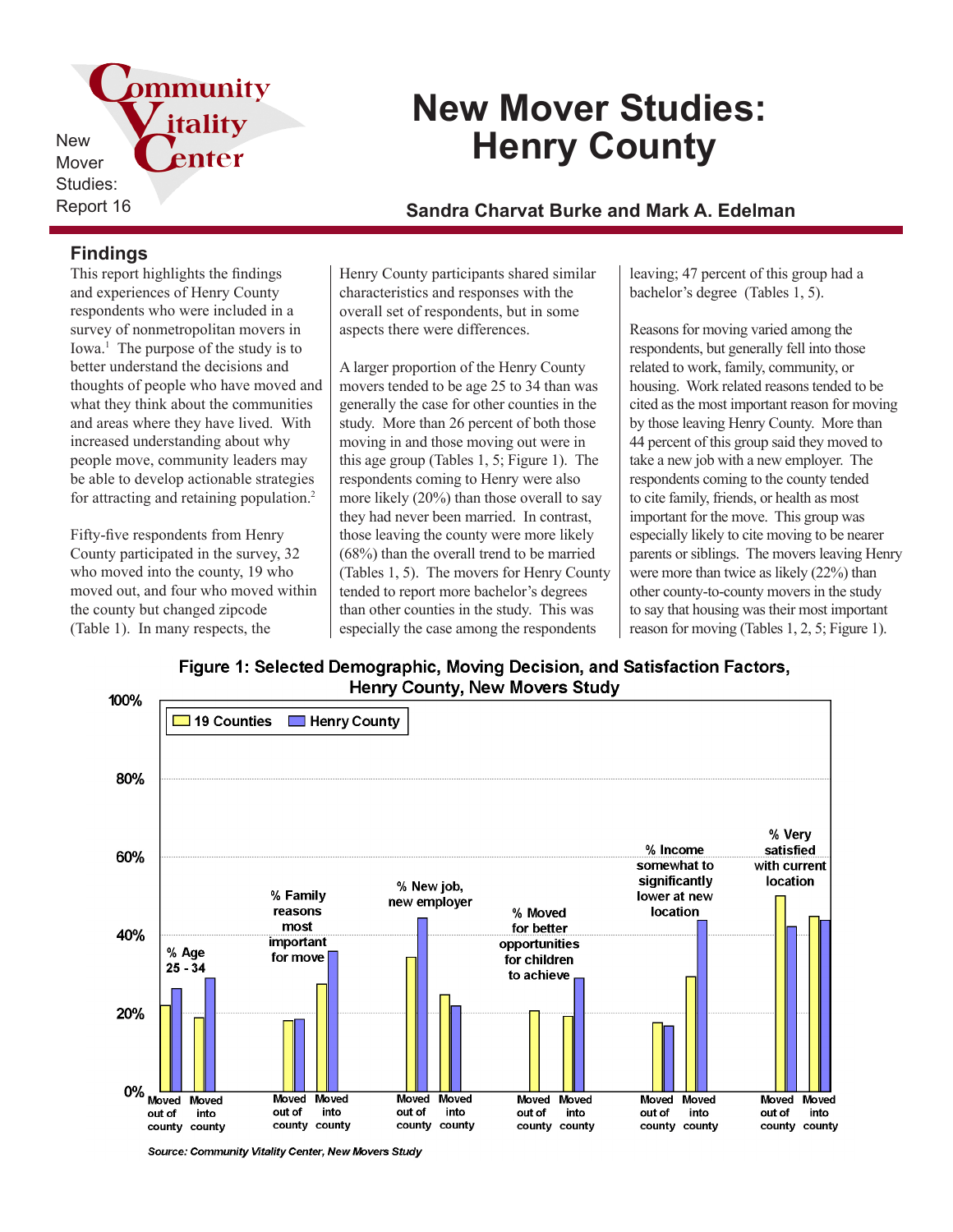| page 2                    |                                                                                                     |                      |                           |                             |                                           | Type and Direction of Move           |                                        |                                                            |                                    |
|---------------------------|-----------------------------------------------------------------------------------------------------|----------------------|---------------------------|-----------------------------|-------------------------------------------|--------------------------------------|----------------------------------------|------------------------------------------------------------|------------------------------------|
|                           |                                                                                                     | Total                | Out Of<br>County<br>Moved | Moved<br>County<br>$\ln 10$ | Different<br>County,<br>Zipcode<br>Within | Different<br>OutTo<br>County<br>Iowa | Different<br>In From<br>County<br>Iowa | Another<br>Out To<br>State                                 | Another<br>In From<br><b>State</b> |
|                           | Number of respondents                                                                               | 55                   | $\overline{19}$           | 32                          | 4                                         | $\overline{4}$                       | 15                                     | S                                                          | 17                                 |
|                           | Median age in years                                                                                 | 42.5                 | 42.0                      | 45.0                        | 42.5                                      | 41.0                                 | 37.5                                   | 59.0                                                       | 47.0                               |
|                           | Selected age categories                                                                             | $\%$                 | $\%$                      | $\%$                        | $\%$                                      | $\%$                                 | $\%$                                   | $\%$                                                       | $\%$                               |
|                           | % Age 70 or older<br>% Age $25 - 34$                                                                | 27.8<br>111          | 26.3<br>10.5              | 29.0<br>12.9                | 25.0<br>0.0                               | 35.7<br>7.1                          | 28.6<br>$\overline{71}$                | $\overline{0}$ .<br>20.0                                   | 29.4<br>17.6                       |
|                           | Gender                                                                                              | $\%$                 | $\%$                      | $\%$                        | $\%$                                      | $\%$                                 | $\%$                                   | $\%$                                                       | $\%$                               |
| Community Vitality Center | % Female<br>$\%$ Male                                                                               | 53.7<br>46.3         | 57.9<br>42.1              | 51.6<br>48.4                | 50.0<br>50.0                              | 42.9<br>57.1                         | 50.0<br>50.0                           | 60.0<br>40.0                                               | 52.9<br>47.1                       |
|                           | Marital status                                                                                      | $\%$                 | $\%$                      | $\%$                        | $\%$                                      | $\%$                                 | $\%$                                   | $\%$                                                       | $\%$                               |
|                           | % Never married                                                                                     | 15.1                 | 10.5                      | 20.0                        | 0.0                                       | 14.3                                 | 15.4                                   | 0.0                                                        | 23.5                               |
|                           | % Married                                                                                           | 62.3                 | 68.4                      | 53.3                        | 100.0                                     | 64.3                                 | 61.5                                   | 80.0                                                       | 47.1                               |
|                           | % Divorced or separated<br>% Widowed                                                                | 5.7                  | 15.8<br>5.3               | 20.0<br>6.7                 | 0.0<br>0.0                                | 14.2<br>$\overline{7.1}$             | 0.0<br>23.1                            | 20.0<br>0.0                                                | 11.8<br>17.7                       |
|                           |                                                                                                     |                      |                           |                             |                                           |                                      |                                        |                                                            |                                    |
|                           | Highest level of education completed                                                                | $\%$                 | $\%$                      | $\%$                        | $\%$                                      | $\%$                                 | $\%$                                   | $\%$                                                       | $\%$                               |
|                           | % Less than high school graduate                                                                    | 3.8                  | 0.0                       | 6.4                         | 0.0                                       | 0.0                                  | $\overline{7.1}$                       | 0.0                                                        | 5.9                                |
|                           | % High school graduate or equivalent                                                                | $18.5$<br>31.5       | 10.5                      | 22.6                        | 25.0                                      | 14.3                                 | 21.4                                   | 0.0                                                        | 23.5                               |
|                           | % Some college or vocational training                                                               |                      | 36.8                      | 25.8                        | 50.0                                      | 35.7                                 | 14.3                                   | 40.0                                                       | 35.3                               |
|                           | % Bachelor degree or more<br>% Associate degree                                                     | $3.7$<br>$42.6$      | 5.3<br>47.4               | 3.2<br>41.9                 | 0.0<br>25.0                               | 42.9<br>$\overline{7}$ 1             | 50.0                                   | 0.0<br>60.0                                                | 0.0<br>35.3                        |
|                           | Most important reason for moving                                                                    |                      |                           |                             |                                           |                                      |                                        |                                                            |                                    |
|                           | Number of reasons                                                                                   | 72                   | 27                        | 39                          | $\circ$                                   | $\overline{17}$                      | $\overline{c}$                         | $\overline{10}$                                            | $\overline{19}$                    |
|                           | Type of reason                                                                                      | $\%$                 | $\%$                      | $\%$                        | $\%$                                      | $\%$                                 | $\%$                                   | $\%$                                                       | $\%$                               |
|                           | Work, income, education, retirement                                                                 | 33.3                 | 40.7                      | 33.3                        | 0.0                                       | 35.3                                 | 30.0                                   | 50.0                                                       | 36.8                               |
|                           | Family, friends, health                                                                             |                      | 18.5                      | 35.9                        | 33.3                                      | 29.4                                 | 35.0                                   | 0.0                                                        | 36.8                               |
|                           | Community, services, amenities                                                                      | 29.2<br>13.9<br>22.2 | 18.5<br>22.2              | 12.8                        | 0.0<br>66.7                               | 11.8                                 | $10.0$<br>20.0                         | 30.0<br>20.0                                               | 15.8<br>10.5                       |
|                           | Housing<br>Other                                                                                    | 1.4                  | 0.0                       | $15.4$<br>2.6               | 0.0                                       | $23.5$<br>0.0                        | 5.0                                    | 0.0                                                        | 0.0                                |
|                           | Number of reasons exceeds number of respondents because some respondents gave more than one reason. |                      |                           |                             |                                           |                                      |                                        |                                                            |                                    |
| www.cvcia.org             |                                                                                                     |                      |                           |                             |                                           |                                      |                                        | Community Vitality Center, Iowa State University, Ames, IA |                                    |
|                           |                                                                                                     |                      |                           |                             |                                           |                                      |                                        |                                                            |                                    |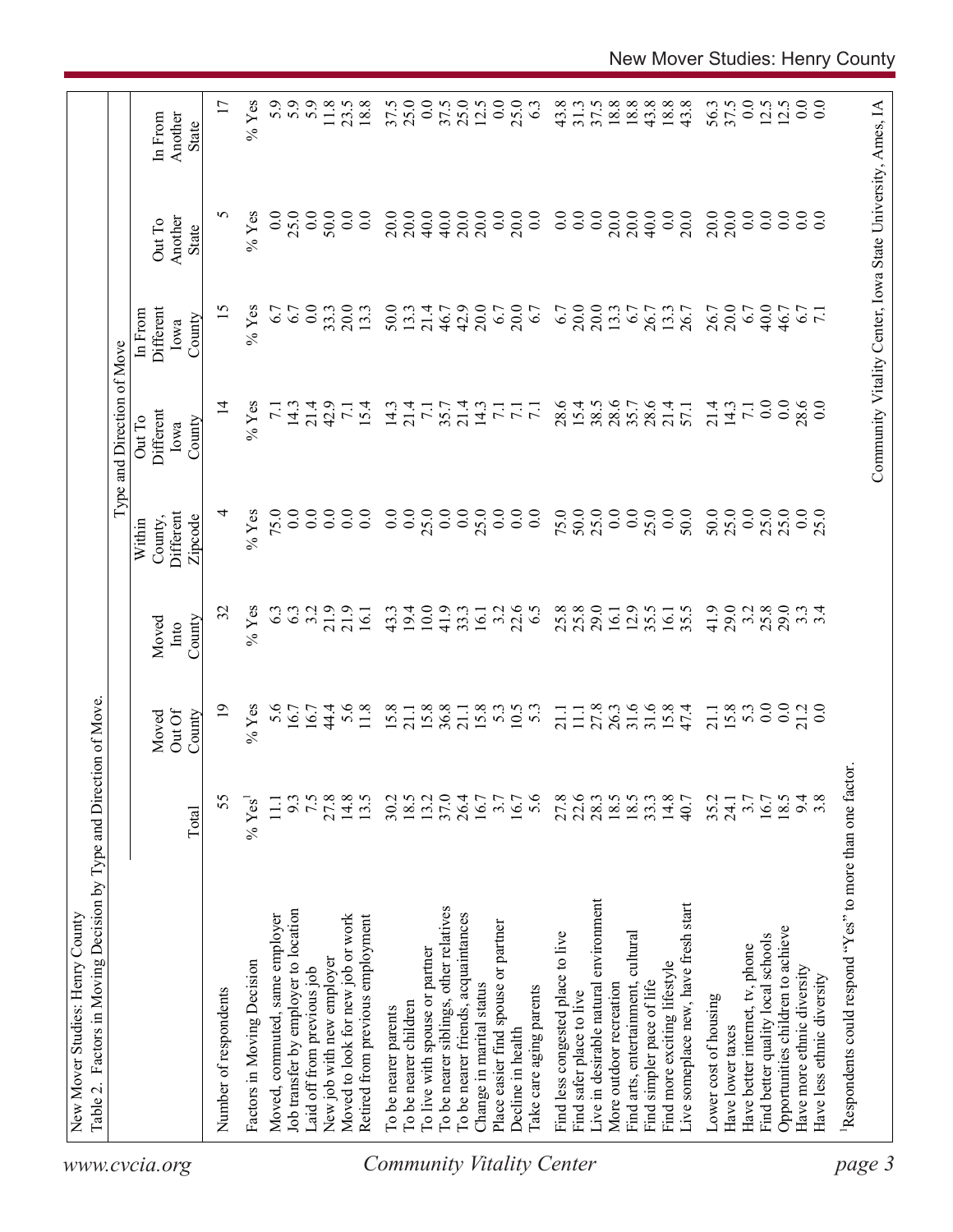| page 4                           | Table 3. Lived in Area Previously, Sources of Information, Ease of Finding Housing, and Household Income by Type and Direction of Move.<br>New Mover Studies: Henry County |                        |                          |               |                                |                                                            |                              |                   |                    |
|----------------------------------|----------------------------------------------------------------------------------------------------------------------------------------------------------------------------|------------------------|--------------------------|---------------|--------------------------------|------------------------------------------------------------|------------------------------|-------------------|--------------------|
|                                  |                                                                                                                                                                            |                        |                          |               |                                | Type and Direction of Move                                 |                              |                   |                    |
|                                  |                                                                                                                                                                            |                        | Out Of<br>Moved          | Moved<br>Into | Different<br>County,<br>Within | Different<br>Out To<br>Iowa                                | Different<br>In From<br>Iowa | Another<br>Out To | Another<br>In From |
|                                  |                                                                                                                                                                            | Total                  | County                   | County        | Zipcode                        | County                                                     | County                       | <b>State</b>      | <b>State</b>       |
|                                  | Number of respondents                                                                                                                                                      | 55                     | $\overline{19}$          | 32            | 4                              | $\overline{4}$                                             | 15                           | 5                 | 17                 |
|                                  | Previously had lived:                                                                                                                                                      | $%$ Yes                | $%$ Yes                  | $%$ Yes       | $\%$ Yes                       | $%$ Yes                                                    | $\%$ Yes                     | $\%$ Yes          | $%$ Yes            |
|                                  | In current state                                                                                                                                                           | 72.2                   | 78.9                     | 64.5          | 100.0                          | 85.7                                                       | 92.9                         | 60.0              | 41.2               |
|                                  | In current county                                                                                                                                                          | 40.0                   | 41.2                     | 33.3          | 100.0                          | 41.7                                                       | 64.3                         | 40.0              | 6.3                |
|                                  | In or near current city/town                                                                                                                                               | 26.5                   | 23.5                     | 27.6          | 33.3                           | 25.0                                                       | 53.8                         | 20.0              | 63                 |
|                                  | Used source of information for move                                                                                                                                        | $\%$ Yes <sup>1</sup>  | $%$ Yes                  | $%$ Yes       | $%$ Yes                        | $%$ Yes                                                    | $%$ Yes                      | $%$ Yes           | $\%$ Yes           |
|                                  | Internet                                                                                                                                                                   | 34.5                   | 42.1                     | 34.4          | 0.0                            | 28.6                                                       | 26.7                         | 80.0              | 41.2               |
|                                  | TV, magazines, newspapers                                                                                                                                                  | 25.5                   | 21.1                     | 25.0          | 50.0                           | 14.3                                                       | 33.3                         | 40.0              | 17.6               |
|                                  | Current community resident                                                                                                                                                 | 10.9                   | 5.3                      | 15.6          | 0.0                            | $\overline{71}$                                            | 26.7                         | 0.0               | 5.9                |
|                                  | Employer or co-workers                                                                                                                                                     | 18.2                   | 26.3                     | 15.6          | $\ddot{0.0}$                   | 21.4                                                       | 13.3                         | 40.0              | 17.6               |
|                                  | Friends and acquaintances                                                                                                                                                  | 32.7                   | 31.6                     |               | 50.0                           | 28.6                                                       | 40.0                         | 40.0              |                    |
|                                  | Family                                                                                                                                                                     | 43.6                   | 26.3                     | 53.1          | 50.0                           | 28.6                                                       | 60.0                         | 20.0              | 47.1               |
| <b>Community Vitality Center</b> | Travel or vacation to new location<br>Attended school or college there                                                                                                     | 16.4<br>$\overline{5}$ | 26.3<br>$\overline{0}$ . | 12.5<br>9.4   | 0.0<br>50.0                    | 21.4<br>0.0                                                | $\overline{0.0}$<br>13.3     | 0.0<br>40.0       | $11.8\,$<br>17.6   |
|                                  | Ease of finding housing at new location                                                                                                                                    | $\%$                   | $\%$                     | $\%$          | $\%$                           | $\%$                                                       | $\%$                         | $\%$              | $\%$               |
|                                  | Very difficult (1)                                                                                                                                                         | 12.7                   | 10.5                     | 15.6          | 0.0                            | $\overline{z}$                                             | 0.0                          | 20.0              | 29.4               |
|                                  | Somewhat difficult (2)                                                                                                                                                     | 21.8                   | 31.6                     | 18.8          | 0.0                            | 28.6                                                       | 20.0                         | 40.0              | 17.6               |
|                                  | Neither difficult or easy (3)                                                                                                                                              | 20.0                   | 21.1                     | 15.6          | 50.0                           | 21.4                                                       | 20.0                         | 20.0              | 11.8               |
|                                  | Somewhat easy (4)                                                                                                                                                          | 18.2                   | 21.1                     | 15.6          | 25.0                           | 28.6                                                       | 20.0                         | 0.0               | 11.8               |
|                                  | Very easy $(5)$                                                                                                                                                            | 27.3                   | 15.8                     | 34.4          | 25.0                           | 14.3                                                       | 40.0                         | 20.0              | 29.4               |
|                                  | 5<br>Average rating finding housing (1                                                                                                                                     | 3.25                   | 3.00                     | 3.34          | 3.75                           | 3.14                                                       | 3.80                         | 2.60              | 2.94               |
|                                  | Household income for 2004                                                                                                                                                  | $\%$                   | $\%$                     | $\%$          | $\%$                           | $\%$                                                       | $\%$                         | $\%$              | $\%$               |
|                                  | Less than $$20,000(1)$                                                                                                                                                     | 20.8                   | $\Xi$                    | 29.0          | $\overline{0}$ .               | 15.4                                                       | 20.0                         | 0.0               | 37.5               |
|                                  | $$20,000 - $34,999 (2)$                                                                                                                                                    | 24.5                   | 16.7                     | 25.8          | 50.0                           | 15.4                                                       | 20.0                         | 20.0              | 31.3               |
|                                  | $$35,000 - $49,999(3)$                                                                                                                                                     | 20.8                   | 16.7                     | 22.6          | 25.0                           | 23.1                                                       | 20.0                         | 0.0               | 25.0               |
|                                  | $$50,000 - $69,999(4)$                                                                                                                                                     | 17.0                   | 33.3                     | 6.5           | 25.0                           | 30.8                                                       | 13.3                         | 40.0              | 0.0                |
|                                  | $$70,000 - $99,999(5)$                                                                                                                                                     | 7.5                    | 11.1                     | 6.5           | 0.0                            | 15.4                                                       | 13.3                         | 0.0               | 0.0                |
|                                  | $\circledcirc$<br>$$100,000 - $149,999$                                                                                                                                    |                        | 5.6                      | 6.5           | 0.0                            | $0.0\,$                                                    | 6.7                          | 20.0              | 6.3                |
|                                  | \$150,000 or more (7)                                                                                                                                                      | 3.8                    | 5.6                      | 3.2           | 0.0                            | 0.0                                                        | 6.7                          | 20.0              | $\overline{0.0}$   |
|                                  | Average income category $(1 - 7)$                                                                                                                                          | 2.98                   | 3.56                     | 2.68          | 2.75                           | 3.15                                                       | 3.27                         | 4.60              | 2.12               |
| www.cvcia.org                    | Respondents could respond "Yes" to more than one source                                                                                                                    |                        |                          |               |                                |                                                            |                              |                   |                    |
|                                  |                                                                                                                                                                            |                        |                          |               |                                | Community Vitality Center, Iowa State University, Ames, IA |                              |                   |                    |
|                                  |                                                                                                                                                                            |                        |                          |               |                                |                                                            |                              |                   |                    |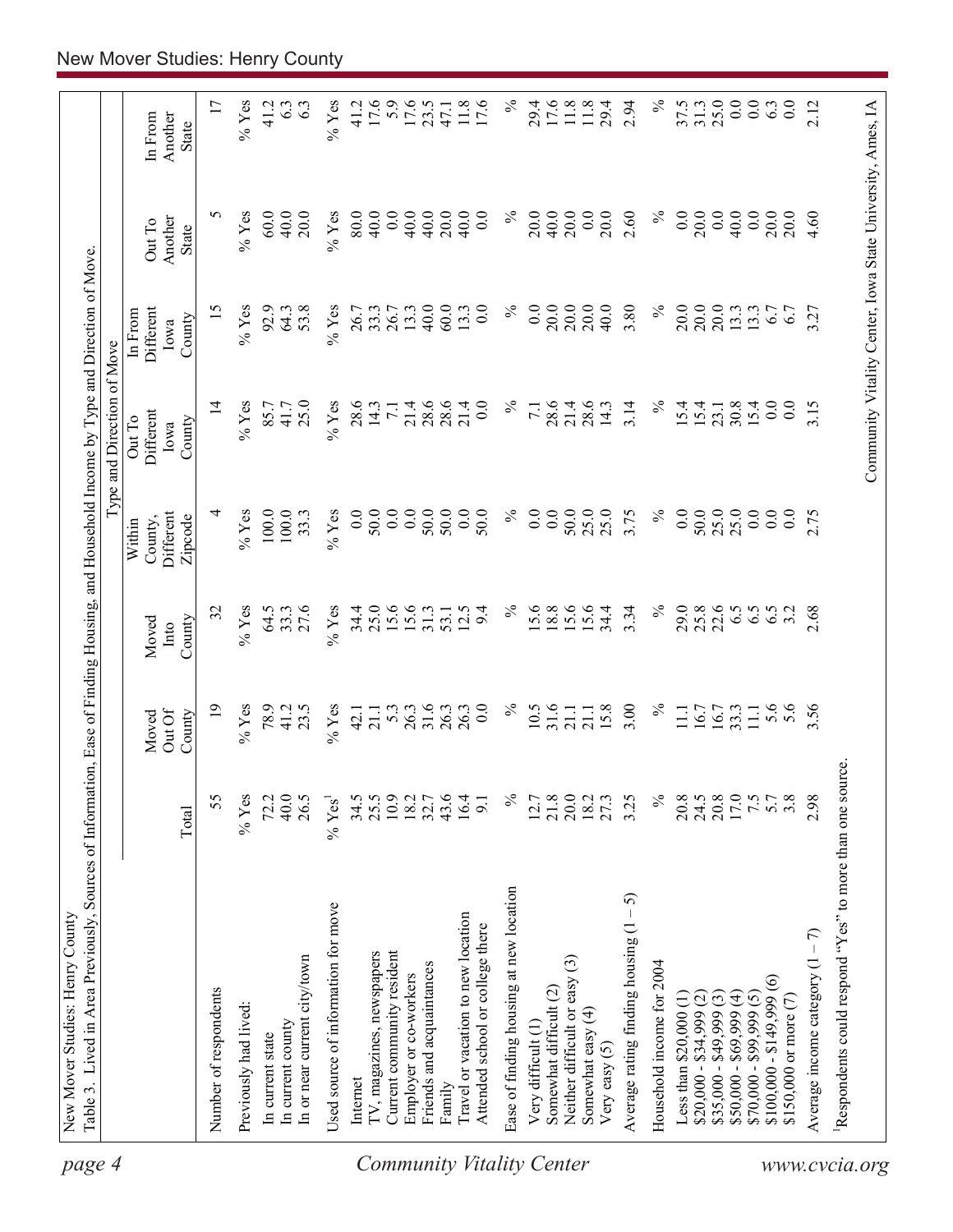|                                  |                                                                   |              |                           |                                         |                                           | Type and Direction of Move            |                                        |                                                            |                             |
|----------------------------------|-------------------------------------------------------------------|--------------|---------------------------|-----------------------------------------|-------------------------------------------|---------------------------------------|----------------------------------------|------------------------------------------------------------|-----------------------------|
|                                  |                                                                   | Total        | Out Of<br>County<br>Moved | County<br>Moved<br>$\sqrt{\frac{1}{2}}$ | Different<br>Zipcode<br>County,<br>Within | Different<br>Out To<br>County<br>Iowa | Different<br>In From<br>County<br>Iowa | Another<br>Out To<br>State                                 | In From<br>Another<br>State |
|                                  | Number of respondents                                             | 55           | 19                        | 32                                      | 4                                         | $\overline{4}$                        | 15                                     | 5                                                          | 17                          |
|                                  | Current location income compared with<br>previous location income | $\%$         | $\%$                      | $\%$                                    | $\%$                                      | $\%$                                  | $\%$                                   |                                                            | $\%$                        |
|                                  | Significantly lower income (1)                                    | 14.8         | 5.6                       | 21.9                                    | 0.0                                       | 7.7                                   | 13.3                                   | 0.0                                                        | 29.4                        |
|                                  | Somewhat lower income (2)                                         | 18.5         | $11.1\,$                  | 21.9                                    | 25.0                                      | 15.4                                  | 13.3                                   | 0.0                                                        | 29.4                        |
|                                  | About same income (3)                                             | 42.6         | 55.6                      | 34.4                                    | 50.0                                      | 61.5                                  | 40.0                                   | 40.0                                                       | 29.4                        |
|                                  | Somewhat higher income (4)                                        | 14.8         | 27.8                      | 9.4                                     | 0.0                                       | 15.4                                  | 13.3                                   | 60.0                                                       | 5.9                         |
| <b>Community Vitality Center</b> | Significantly higher income $(5)$                                 | 9.3          | 0.0                       | 12.5                                    | 25.0                                      | 0.0                                   | 20.0                                   | 0.0                                                        | 5.9                         |
|                                  | Average comparison income $(1 - 5)$                               | 2.85         | 3.06                      | 2.69                                    | 3.25                                      | 2.85                                  | 3.13                                   | 3.60                                                       | 2.29                        |
|                                  | Satisfaction with previous location                               | $\%$         | $\%$                      | $\%$                                    | $\%$                                      | $\%$                                  | $\%$                                   | $\%$                                                       | $\%$                        |
|                                  | Very dissatisfied (1)                                             | 5.5          | 10.5                      | $\overline{3}$ .                        | $\overline{0.0}$                          | 14.3                                  | $\overline{0}$ .                       | 0.0                                                        | 5.9                         |
|                                  | Somewhat dissatisfied (2)                                         | 21.8         | 21.1                      | 25.0                                    | 0.0                                       | 21.4                                  | 13.3                                   | 20.0                                                       | 35.3                        |
|                                  | Neither dissatisfied or satisfied (3)                             | 12.7         | 21.1                      | 6.3                                     | 25.0                                      | 21.4                                  | 13.3                                   | 20.0                                                       | $\overline{0.0}$            |
|                                  | Somewhat satisfied (4)                                            | 25.5         | 26.3                      | 21.9                                    | 50.0                                      | 35.7                                  | 26.7                                   | 0.0                                                        | 17.6                        |
|                                  | Very satisfied (5)                                                | 34.5         | 21.1                      | 43.8                                    | 25.0                                      | $\overline{7.1}$                      | 46.7                                   | 60.0                                                       | 41.2                        |
|                                  | Average satisfaction previous $(1 - 5)$                           | 3.62         | 3.26                      | 3.78                                    | 4.00                                      | 3.00                                  | 4.07                                   | 4.00                                                       | 3.53                        |
|                                  | Satisfaction with current location                                | $\%$         | $\%$                      | $\%$                                    | $\%$                                      | $\%$                                  | $\%$                                   | $\%$                                                       | $\%$                        |
|                                  | Very dissatisfied (1                                              | 10.9         | 10.5                      | 9.4                                     | 25.0                                      | 14.3                                  | 6.7                                    | $\overline{0}$ .                                           | 11.8                        |
|                                  | Somewhat dissatisfied (2)                                         | 9.1          | 10.5                      | 9.4                                     | 0.0                                       | 14.3                                  | 6.7                                    | $\overline{0}$ .                                           | 11.8                        |
|                                  | Neither dissatisfied or satisfied (3)                             | 10.9         | $5.3$<br>31.6             | 15.6                                    | 0.0                                       | $\overline{7.1}$                      | 13.3                                   | $\overline{0.0}$                                           | 17.6                        |
|                                  | Somewhat satisfied (4)<br>Very satisfied (5)                      | 41.8<br>27.3 | 42.1                      | 21.9<br>43.8                            | 50.0<br>25.0                              | 28.6<br>35.7                          | 60.0<br>13.3                           | 40.0<br>60.0                                               | 29.4<br>29.4                |
|                                  | Average satisfaction current $(1 – 5)$                            | 3.80         | 3.84                      | 3.81                                    | 3.50                                      | 3.57                                  | 4.13                                   | 4.60                                                       | 3.53                        |
|                                  | Would do move over again                                          | $\%$         | $\%$                      | $\%$                                    | $\%$                                      | $\%$                                  | $\%$                                   | $\%$                                                       | $\%$                        |
|                                  | Definitely not (1)                                                | 3.7          | $\overline{0.0}$          | 6.5                                     | 0.0                                       | 0.0                                   | $\overline{71}$                        | $\overline{0}$ .                                           | 5.9                         |
|                                  | Probably not (2)                                                  | 7.4          | 10.5                      | 6.5                                     | 0.0                                       | 14.3                                  | 7.1                                    | 0.0                                                        | 5.9                         |
|                                  | Undecided (3)                                                     | 13.0         | 10.5                      | 9.7                                     | 50.0                                      | 7.1                                   | 0.0                                    | 20.0                                                       | 17.6                        |
|                                  | Probably yes (4)                                                  | 35.2         | 31.6                      | 35.5                                    | 50.0                                      | 28.6                                  | 35.7                                   | 40.0                                                       | 35.3                        |
|                                  | Definitely yes (5)                                                | 40.7         | 47.4                      | 41.9                                    | 0.0                                       | 50.0                                  | 50.0                                   | 40.0                                                       | 35.3                        |
|                                  | Average rating do move over $(1 - 5)$                             | 4.02         | 4.16                      | 4.00                                    | 3.50                                      | 4.14                                  | 4.14                                   | 4.20                                                       | 3.88                        |
| page 5                           |                                                                   |              |                           |                                         |                                           |                                       |                                        | Community Vitality Center, Iowa State University, Ames, IA |                             |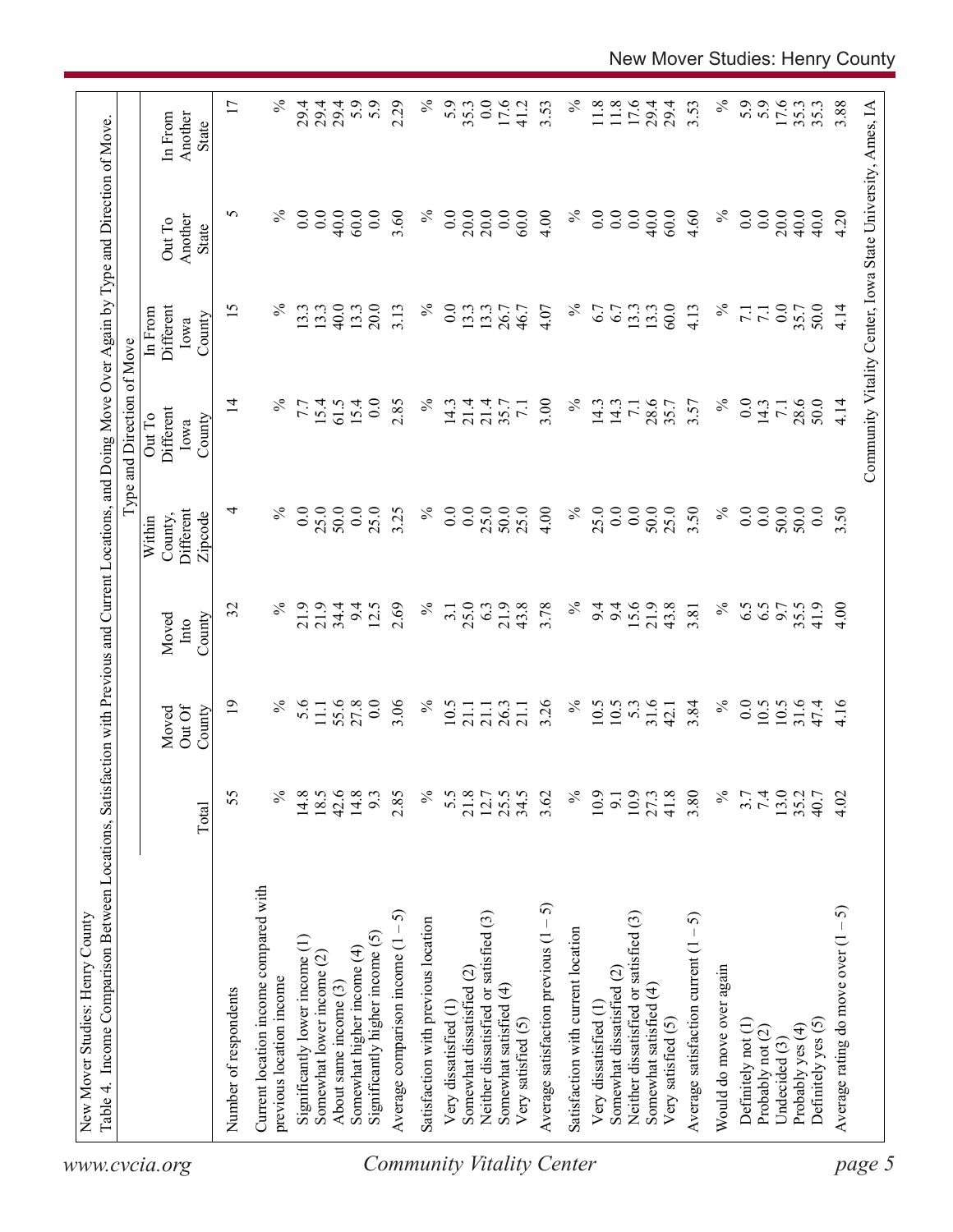| $\%$<br>$\%$<br>5.0<br>14.6<br>31.6<br>210<br>14.5<br>12.0<br>40.5<br>$33.3$<br>$22.9$<br>5.7<br>8.2<br>67.7<br>56.1<br>In From<br><b>State</b><br>$\%$<br>24.0<br>63.0<br>$\%$<br>$7.6$<br>8.4<br>$\%$<br>$11.0$<br>$\%$<br>50.9<br>13.6<br>29.0<br>41.0<br>$\%$<br>37.0<br>4.2<br>16.9<br>57.6<br>169<br>$4.7$<br>$1.8$<br>19.3<br>64.7<br>10.2<br>9.1<br>121<br>Another<br>Out To<br>State<br>$\%$<br>25.0<br>$\%$<br>21.2<br>$17.0$<br>2.3<br>44.0<br>21.7<br>12.6<br>$\%$<br>53.9<br>$\%$<br>10.8<br>57.4<br>6.9<br>$\%$<br>$3.\overline{5}$<br>17.6<br>12.7<br>37.0<br>288<br>23.3<br>207<br>29.3<br>36.1<br>46.1<br>In From<br>Different<br>County<br>Iowa<br>43.0<br>$\frac{5}{6}$<br>206<br>$\%$<br>$\%$<br>6.8<br>$\%$<br>45.0<br>18.0<br>$13.8$<br>2.3<br>20.9<br>$\%$<br>54.6<br>13.8<br>16.8<br>20.0<br>289<br>20.8<br>10.2<br>31.2<br>12.7<br>29.3<br>45.4<br>9.4<br>60.1<br>Different<br>Out To<br>County<br>Iowa<br>use some respondents gave more than one reason.<br>$\%$<br>45.0<br>$\%$<br>25.0<br>85<br>$\%$<br>7.2<br>28.6<br>115<br>$\%$<br>20.0<br>$\%$<br>54.8<br>64.3<br>9.5<br>29.8<br>13.9<br><b>Different</b><br>24.7<br>45.2<br>10.7<br>14.3<br>10.7<br>15.7<br>$50.4$<br>0.9<br>19.1<br>County,<br>Zipcode<br>Within<br>48.0<br>$\%$<br>$\%$<br>366<br>18.9<br>49.6<br>$\%$<br>8.6<br>61.9<br>498<br>21.9<br>14.5<br>$\%$<br>50.4<br>20.5<br>$\%$<br>10.7<br>38.5<br>36.5<br>27.5<br>12.4<br>1.6<br>16.3<br>30.3<br>$\overline{4}$ .<br>$\overline{9}$<br>County<br>Moved<br>Into<br>$\%$<br>$\%$<br>$\%$<br>$\%$<br>22.0<br>42.0<br>22.0<br>9.8<br>$\%$<br>$15.8$<br>61.8<br>9.0<br>5.8<br>26.0<br>458<br>57.7<br>42.3<br>13.3<br>16.7<br>11.8<br>47.2<br>327<br>18.1<br>$10.5$<br>2.2<br>Out Of<br>County<br>Moved<br>Number of reasons exceeds number of respondents beca<br>$\%$<br>℅<br>22.0<br>46.0<br>$\%$<br>54.5<br>$\%$<br>$\%$<br>10.6<br>38.4<br>22.3<br>$\frac{6}{1}$<br>737<br>13.2<br>45.5<br>$12.0$<br>62.4<br>9.4<br>17.3<br>28.3<br>38.8<br>21.3<br>16.3<br>5.1<br>1,011<br>Total<br>% Some college or vocational training<br>% High school graduate or equivalent<br>Work, income, retirement, education<br>Highest level of education completed<br>% Less than high school graduate<br>Community, services, amenities<br>Most important reason for moving<br>% Bachelor degree or more<br>% Divorced or separated<br>Family, friends, health<br>Number of respondents<br>Selected age categories<br>% Associate degree<br>Number of reasons <sup>1</sup><br>Median age in years<br>% Age 70 or older<br>% Never married<br>Type of reason<br>% Age $25 - 34$<br>Marital status<br>% Widowed<br>% Married<br>% Female<br>Housing<br>% Male<br>Other<br>Gender | Community Vitality Center, Iowa State University, Ames, IA |  |  | Type and Direction of Move |  |              |
|-----------------------------------------------------------------------------------------------------------------------------------------------------------------------------------------------------------------------------------------------------------------------------------------------------------------------------------------------------------------------------------------------------------------------------------------------------------------------------------------------------------------------------------------------------------------------------------------------------------------------------------------------------------------------------------------------------------------------------------------------------------------------------------------------------------------------------------------------------------------------------------------------------------------------------------------------------------------------------------------------------------------------------------------------------------------------------------------------------------------------------------------------------------------------------------------------------------------------------------------------------------------------------------------------------------------------------------------------------------------------------------------------------------------------------------------------------------------------------------------------------------------------------------------------------------------------------------------------------------------------------------------------------------------------------------------------------------------------------------------------------------------------------------------------------------------------------------------------------------------------------------------------------------------------------------------------------------------------------------------------------------------------------------------------------------------------------------------------------------------------------------------------------------------------------------------------------------------------------------------------------------------------------------------------------------------------------------------------------------------------------------------------------------------------------------------------------------------------------------------------------------------------------------------------------------------------------------------------------------------------------------------------------------------------------------------------------------------|------------------------------------------------------------|--|--|----------------------------|--|--------------|
|                                                                                                                                                                                                                                                                                                                                                                                                                                                                                                                                                                                                                                                                                                                                                                                                                                                                                                                                                                                                                                                                                                                                                                                                                                                                                                                                                                                                                                                                                                                                                                                                                                                                                                                                                                                                                                                                                                                                                                                                                                                                                                                                                                                                                                                                                                                                                                                                                                                                                                                                                                                                                                                                                                                 |                                                            |  |  |                            |  | Another      |
|                                                                                                                                                                                                                                                                                                                                                                                                                                                                                                                                                                                                                                                                                                                                                                                                                                                                                                                                                                                                                                                                                                                                                                                                                                                                                                                                                                                                                                                                                                                                                                                                                                                                                                                                                                                                                                                                                                                                                                                                                                                                                                                                                                                                                                                                                                                                                                                                                                                                                                                                                                                                                                                                                                                 |                                                            |  |  |                            |  | 159          |
|                                                                                                                                                                                                                                                                                                                                                                                                                                                                                                                                                                                                                                                                                                                                                                                                                                                                                                                                                                                                                                                                                                                                                                                                                                                                                                                                                                                                                                                                                                                                                                                                                                                                                                                                                                                                                                                                                                                                                                                                                                                                                                                                                                                                                                                                                                                                                                                                                                                                                                                                                                                                                                                                                                                 |                                                            |  |  |                            |  | 53.5         |
|                                                                                                                                                                                                                                                                                                                                                                                                                                                                                                                                                                                                                                                                                                                                                                                                                                                                                                                                                                                                                                                                                                                                                                                                                                                                                                                                                                                                                                                                                                                                                                                                                                                                                                                                                                                                                                                                                                                                                                                                                                                                                                                                                                                                                                                                                                                                                                                                                                                                                                                                                                                                                                                                                                                 |                                                            |  |  |                            |  | $\%$         |
|                                                                                                                                                                                                                                                                                                                                                                                                                                                                                                                                                                                                                                                                                                                                                                                                                                                                                                                                                                                                                                                                                                                                                                                                                                                                                                                                                                                                                                                                                                                                                                                                                                                                                                                                                                                                                                                                                                                                                                                                                                                                                                                                                                                                                                                                                                                                                                                                                                                                                                                                                                                                                                                                                                                 |                                                            |  |  |                            |  | 17.0<br>15.1 |
|                                                                                                                                                                                                                                                                                                                                                                                                                                                                                                                                                                                                                                                                                                                                                                                                                                                                                                                                                                                                                                                                                                                                                                                                                                                                                                                                                                                                                                                                                                                                                                                                                                                                                                                                                                                                                                                                                                                                                                                                                                                                                                                                                                                                                                                                                                                                                                                                                                                                                                                                                                                                                                                                                                                 |                                                            |  |  |                            |  | $\%$         |
|                                                                                                                                                                                                                                                                                                                                                                                                                                                                                                                                                                                                                                                                                                                                                                                                                                                                                                                                                                                                                                                                                                                                                                                                                                                                                                                                                                                                                                                                                                                                                                                                                                                                                                                                                                                                                                                                                                                                                                                                                                                                                                                                                                                                                                                                                                                                                                                                                                                                                                                                                                                                                                                                                                                 |                                                            |  |  |                            |  |              |
|                                                                                                                                                                                                                                                                                                                                                                                                                                                                                                                                                                                                                                                                                                                                                                                                                                                                                                                                                                                                                                                                                                                                                                                                                                                                                                                                                                                                                                                                                                                                                                                                                                                                                                                                                                                                                                                                                                                                                                                                                                                                                                                                                                                                                                                                                                                                                                                                                                                                                                                                                                                                                                                                                                                 |                                                            |  |  |                            |  | 43.9         |
|                                                                                                                                                                                                                                                                                                                                                                                                                                                                                                                                                                                                                                                                                                                                                                                                                                                                                                                                                                                                                                                                                                                                                                                                                                                                                                                                                                                                                                                                                                                                                                                                                                                                                                                                                                                                                                                                                                                                                                                                                                                                                                                                                                                                                                                                                                                                                                                                                                                                                                                                                                                                                                                                                                                 |                                                            |  |  |                            |  |              |
|                                                                                                                                                                                                                                                                                                                                                                                                                                                                                                                                                                                                                                                                                                                                                                                                                                                                                                                                                                                                                                                                                                                                                                                                                                                                                                                                                                                                                                                                                                                                                                                                                                                                                                                                                                                                                                                                                                                                                                                                                                                                                                                                                                                                                                                                                                                                                                                                                                                                                                                                                                                                                                                                                                                 |                                                            |  |  |                            |  |              |
|                                                                                                                                                                                                                                                                                                                                                                                                                                                                                                                                                                                                                                                                                                                                                                                                                                                                                                                                                                                                                                                                                                                                                                                                                                                                                                                                                                                                                                                                                                                                                                                                                                                                                                                                                                                                                                                                                                                                                                                                                                                                                                                                                                                                                                                                                                                                                                                                                                                                                                                                                                                                                                                                                                                 |                                                            |  |  |                            |  |              |
|                                                                                                                                                                                                                                                                                                                                                                                                                                                                                                                                                                                                                                                                                                                                                                                                                                                                                                                                                                                                                                                                                                                                                                                                                                                                                                                                                                                                                                                                                                                                                                                                                                                                                                                                                                                                                                                                                                                                                                                                                                                                                                                                                                                                                                                                                                                                                                                                                                                                                                                                                                                                                                                                                                                 |                                                            |  |  |                            |  |              |
|                                                                                                                                                                                                                                                                                                                                                                                                                                                                                                                                                                                                                                                                                                                                                                                                                                                                                                                                                                                                                                                                                                                                                                                                                                                                                                                                                                                                                                                                                                                                                                                                                                                                                                                                                                                                                                                                                                                                                                                                                                                                                                                                                                                                                                                                                                                                                                                                                                                                                                                                                                                                                                                                                                                 |                                                            |  |  |                            |  |              |
|                                                                                                                                                                                                                                                                                                                                                                                                                                                                                                                                                                                                                                                                                                                                                                                                                                                                                                                                                                                                                                                                                                                                                                                                                                                                                                                                                                                                                                                                                                                                                                                                                                                                                                                                                                                                                                                                                                                                                                                                                                                                                                                                                                                                                                                                                                                                                                                                                                                                                                                                                                                                                                                                                                                 |                                                            |  |  |                            |  |              |
|                                                                                                                                                                                                                                                                                                                                                                                                                                                                                                                                                                                                                                                                                                                                                                                                                                                                                                                                                                                                                                                                                                                                                                                                                                                                                                                                                                                                                                                                                                                                                                                                                                                                                                                                                                                                                                                                                                                                                                                                                                                                                                                                                                                                                                                                                                                                                                                                                                                                                                                                                                                                                                                                                                                 |                                                            |  |  |                            |  |              |
|                                                                                                                                                                                                                                                                                                                                                                                                                                                                                                                                                                                                                                                                                                                                                                                                                                                                                                                                                                                                                                                                                                                                                                                                                                                                                                                                                                                                                                                                                                                                                                                                                                                                                                                                                                                                                                                                                                                                                                                                                                                                                                                                                                                                                                                                                                                                                                                                                                                                                                                                                                                                                                                                                                                 |                                                            |  |  |                            |  |              |
|                                                                                                                                                                                                                                                                                                                                                                                                                                                                                                                                                                                                                                                                                                                                                                                                                                                                                                                                                                                                                                                                                                                                                                                                                                                                                                                                                                                                                                                                                                                                                                                                                                                                                                                                                                                                                                                                                                                                                                                                                                                                                                                                                                                                                                                                                                                                                                                                                                                                                                                                                                                                                                                                                                                 |                                                            |  |  |                            |  |              |
|                                                                                                                                                                                                                                                                                                                                                                                                                                                                                                                                                                                                                                                                                                                                                                                                                                                                                                                                                                                                                                                                                                                                                                                                                                                                                                                                                                                                                                                                                                                                                                                                                                                                                                                                                                                                                                                                                                                                                                                                                                                                                                                                                                                                                                                                                                                                                                                                                                                                                                                                                                                                                                                                                                                 |                                                            |  |  |                            |  |              |
|                                                                                                                                                                                                                                                                                                                                                                                                                                                                                                                                                                                                                                                                                                                                                                                                                                                                                                                                                                                                                                                                                                                                                                                                                                                                                                                                                                                                                                                                                                                                                                                                                                                                                                                                                                                                                                                                                                                                                                                                                                                                                                                                                                                                                                                                                                                                                                                                                                                                                                                                                                                                                                                                                                                 |                                                            |  |  |                            |  |              |
|                                                                                                                                                                                                                                                                                                                                                                                                                                                                                                                                                                                                                                                                                                                                                                                                                                                                                                                                                                                                                                                                                                                                                                                                                                                                                                                                                                                                                                                                                                                                                                                                                                                                                                                                                                                                                                                                                                                                                                                                                                                                                                                                                                                                                                                                                                                                                                                                                                                                                                                                                                                                                                                                                                                 |                                                            |  |  |                            |  |              |
|                                                                                                                                                                                                                                                                                                                                                                                                                                                                                                                                                                                                                                                                                                                                                                                                                                                                                                                                                                                                                                                                                                                                                                                                                                                                                                                                                                                                                                                                                                                                                                                                                                                                                                                                                                                                                                                                                                                                                                                                                                                                                                                                                                                                                                                                                                                                                                                                                                                                                                                                                                                                                                                                                                                 |                                                            |  |  |                            |  | $\%$         |
|                                                                                                                                                                                                                                                                                                                                                                                                                                                                                                                                                                                                                                                                                                                                                                                                                                                                                                                                                                                                                                                                                                                                                                                                                                                                                                                                                                                                                                                                                                                                                                                                                                                                                                                                                                                                                                                                                                                                                                                                                                                                                                                                                                                                                                                                                                                                                                                                                                                                                                                                                                                                                                                                                                                 |                                                            |  |  |                            |  | 37.1         |
|                                                                                                                                                                                                                                                                                                                                                                                                                                                                                                                                                                                                                                                                                                                                                                                                                                                                                                                                                                                                                                                                                                                                                                                                                                                                                                                                                                                                                                                                                                                                                                                                                                                                                                                                                                                                                                                                                                                                                                                                                                                                                                                                                                                                                                                                                                                                                                                                                                                                                                                                                                                                                                                                                                                 |                                                            |  |  |                            |  |              |
|                                                                                                                                                                                                                                                                                                                                                                                                                                                                                                                                                                                                                                                                                                                                                                                                                                                                                                                                                                                                                                                                                                                                                                                                                                                                                                                                                                                                                                                                                                                                                                                                                                                                                                                                                                                                                                                                                                                                                                                                                                                                                                                                                                                                                                                                                                                                                                                                                                                                                                                                                                                                                                                                                                                 |                                                            |  |  |                            |  |              |
|                                                                                                                                                                                                                                                                                                                                                                                                                                                                                                                                                                                                                                                                                                                                                                                                                                                                                                                                                                                                                                                                                                                                                                                                                                                                                                                                                                                                                                                                                                                                                                                                                                                                                                                                                                                                                                                                                                                                                                                                                                                                                                                                                                                                                                                                                                                                                                                                                                                                                                                                                                                                                                                                                                                 |                                                            |  |  |                            |  | 6.2          |
|                                                                                                                                                                                                                                                                                                                                                                                                                                                                                                                                                                                                                                                                                                                                                                                                                                                                                                                                                                                                                                                                                                                                                                                                                                                                                                                                                                                                                                                                                                                                                                                                                                                                                                                                                                                                                                                                                                                                                                                                                                                                                                                                                                                                                                                                                                                                                                                                                                                                                                                                                                                                                                                                                                                 |                                                            |  |  |                            |  | 0.5          |
|                                                                                                                                                                                                                                                                                                                                                                                                                                                                                                                                                                                                                                                                                                                                                                                                                                                                                                                                                                                                                                                                                                                                                                                                                                                                                                                                                                                                                                                                                                                                                                                                                                                                                                                                                                                                                                                                                                                                                                                                                                                                                                                                                                                                                                                                                                                                                                                                                                                                                                                                                                                                                                                                                                                 |                                                            |  |  |                            |  |              |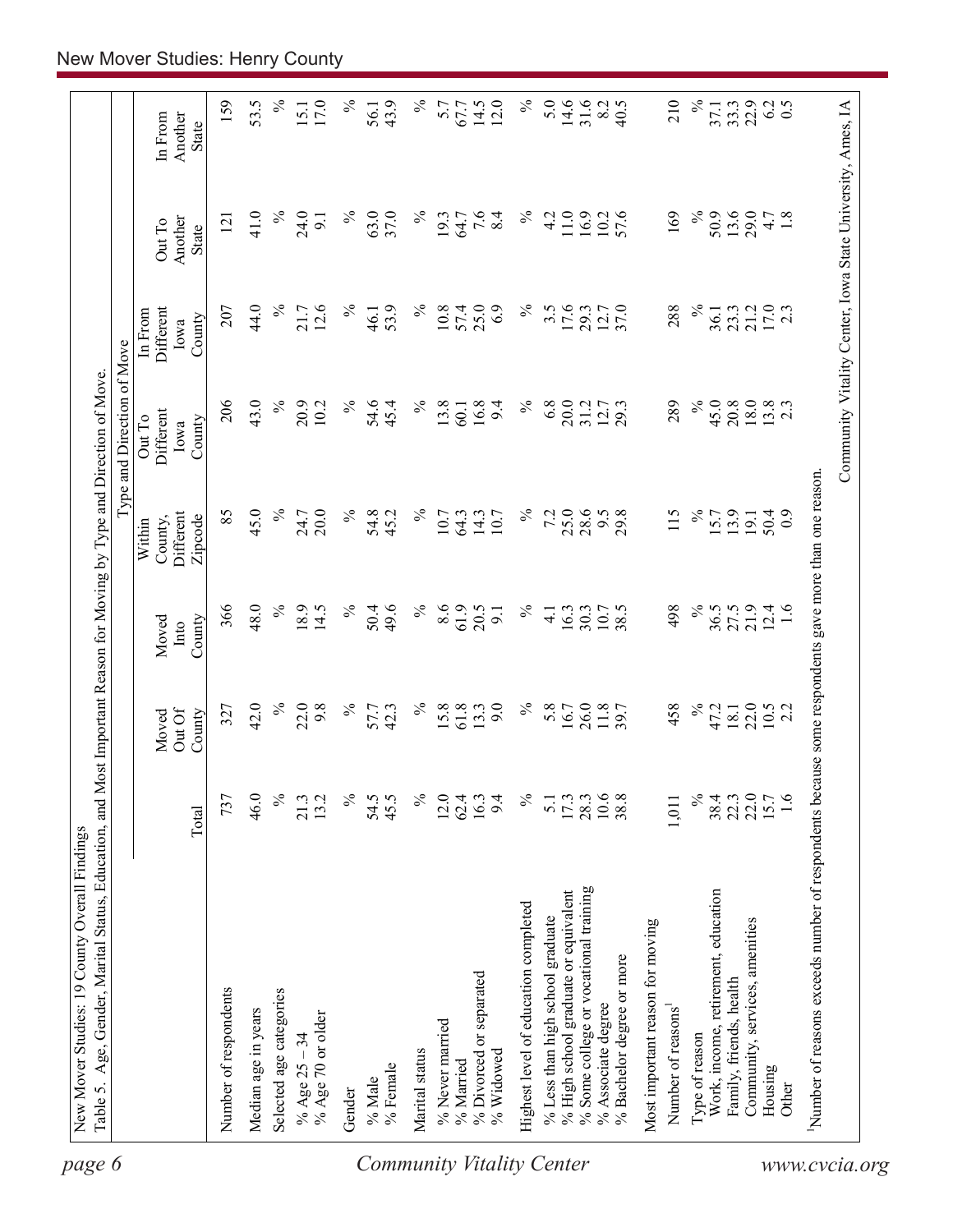|                                  | Table 6. Factors in Moving Decision by Type and Direction of Move. |                  |                           |                         |                                           | Type and Direction of Move            |                                        |                                                            |                                    |
|----------------------------------|--------------------------------------------------------------------|------------------|---------------------------|-------------------------|-------------------------------------------|---------------------------------------|----------------------------------------|------------------------------------------------------------|------------------------------------|
| www.cvcia.org                    |                                                                    | Total            | Out Of<br>County<br>Moved | County<br>Moved<br>Into | Different<br>Zipcode<br>County,<br>Within | Different<br>Out To<br>County<br>Iowa | Different<br>In From<br>County<br>Iowa | Another<br>Out To<br>State                                 | Another<br>In From<br><b>State</b> |
|                                  | Number of respondents                                              | 737              | 327                       | 366                     | 85                                        | 206                                   | 207                                    | $\overline{2}$                                             | 159                                |
|                                  | Factors in Moving Decision                                         | $\%$ Yes         | $%$ Yes                   | $%$ Yes                 | $%$ Yes                                   | $%$ Yes                               | $%$ Yes                                | $%$ Yes                                                    | $%$ Yes                            |
|                                  | Moved, commuted, same employer                                     | 14.2             | 12.6                      | 13.3                    | 28.8                                      | 16.7                                  | 18.8                                   | 5.5                                                        | 6.4                                |
|                                  | Job transfer by employer to location                               | 7.6              | 9.8                       | $\overline{7.1}$        |                                           | 7.8                                   | $\frac{0}{4}$                          | 13.4                                                       | 11.0                               |
|                                  | Laid off from previous job                                         | 4.9              | 7.9                       | 3.4                     | 0.0                                       | 8.3                                   | 3.1                                    | $\overline{71}$                                            | 3.9                                |
|                                  | New job with new employer                                          | 26.7             | $34.3$<br>19.4            | 24.7                    | 3.8                                       | 29.7                                  | 25.6                                   | 42.1                                                       | 23.5                               |
|                                  | Moved to look for new job or work                                  | 16.5             |                           | 15.9                    | 5.0                                       | 15.0                                  | 13.6                                   | 27.0                                                       | 18.8                               |
|                                  | Retired from previous employment                                   | 14.4             | $\Xi$                     | 16.9                    | 12.2                                      | 10.8                                  | 14.6                                   | 11.7                                                       | 19.9                               |
|                                  | To be nearer parents                                               | 23.7             | 21.0                      | 30.5                    |                                           | 19.7                                  | 30.2                                   | 23.1                                                       | 30.9                               |
|                                  | To be nearer children                                              | 20.1             | 21.3                      | 22.3                    | $7.\overline{5}$                          | 24.4                                  | 19.7                                   | 16.0                                                       | 25.6                               |
|                                  | To live with spouse or partner                                     |                  | 15.5                      | 14.3                    | 16.5                                      | 17.6                                  | 19.0                                   | 12.0                                                       | 8.0                                |
|                                  | To be nearer siblings, other relatives                             | $15.0$<br>$30.5$ | 26.6                      | 38.4                    | $\Xi$                                     | 24.7                                  | 34.3                                   | 29.7                                                       | 43.6                               |
|                                  | To be nearer friends, acquaintances                                | 29.6             | 29.3                      | 32.6                    | 21.5                                      | 30.7                                  | 34.8                                   | 27.0                                                       | 29.6                               |
|                                  | Change in marital status                                           | 13.2             | 12.1                      | 13.3                    | 16.0                                      | 12.6                                  | 16.0                                   | $\overline{111}$                                           | 9.8                                |
|                                  | Place easier find spouse or partner                                | 7.9              | 12.7                      | $\frac{1}{4}$           | 3.7                                       | 9.6                                   |                                        | 17.9                                                       | 2.6                                |
|                                  | Decline in health                                                  | 10.4             | 7.6                       | 11.5                    | 12.3                                      | $\frac{6}{4}$ .5                      | 5.0000                                 | 6.0                                                        | 17.4                               |
| <b>Community Vitality Center</b> | Take care aging parents                                            | 5.9              | $\overline{51}$           | $\overline{7.6}$        | $\overline{12}$                           |                                       |                                        | 6.0                                                        | 10.4                               |
|                                  | Find less congested place to live                                  | 28.2             | 15.2                      | 39.2                    | 27.2                                      | 20.6                                  | 32.3                                   | 6.0                                                        | 48.1                               |
|                                  | Find safer place to live                                           | 26.1             | 15.9                      | 35.9                    | 18.5                                      | 21.3                                  | 30.0                                   | 6.8                                                        | 43.5                               |
|                                  | Live in desirable natural environment                              | 35.8             | 29.9                      | 43.5                    | 25.9                                      | 31.0                                  | 43.8                                   | 28.2                                                       | 43.1                               |
|                                  | More outdoor recreation                                            | 29.3             | 28.3                      | 31.7                    | 22.2                                      | 24.2                                  | 36.1                                   | 35.0                                                       | 26.0                               |
|                                  | Find arts, entertainment, cultural                                 | 23.7             | 36.1                      | 15.8                    | 6.2                                       | 28.1                                  | 16.9                                   | 49.6                                                       | 14.3                               |
|                                  | Find simpler pace of life                                          | $36.8$<br>$22.4$ | 25.2                      | 49.6                    | 24.7                                      | 30.0                                  | 44.8                                   | 16.9                                                       | 55.8                               |
|                                  | Find more exciting lifestyle                                       |                  | 31.3                      | 17.7                    | 8.6                                       | 25.0                                  | 21.4                                   | 41.9                                                       | 13.0                               |
|                                  | Live someplace new, have fresh start                               | 41.4             | 39.5                      | 43.2                    | 37.0                                      | 38.2                                  | 43.8                                   | 41.7                                                       | 42.5                               |
|                                  | Lower cost of housing                                              | 31.7             | 20.1                      | 41.5                    | 32.9                                      | 26.3                                  | 35.3                                   | 9.5                                                        | 49.4                               |
|                                  | Have lower taxes                                                   | 25.5             | 18.6                      | 34.0                    | 15.9                                      | 18.5                                  | 30.3                                   | 19.0                                                       | 38.8                               |
|                                  | Have better internet, tv, phone                                    | 8.3              | 12.4                      | 6.2                     | 1.2                                       | 11.6                                  | $8.\overline{5}$                       | 13.8                                                       | $3.\overline{3}$                   |
|                                  | Find better quality local schools                                  | 14.0             | 12.1                      | 17.3                    | 8.6                                       | 13.7                                  | 16.6                                   | 94                                                         | 18.2                               |
|                                  | Opportunities children to achieve                                  | 193              | 20.7                      | 19.2                    | 14.8                                      | 20.8                                  | 19.0                                   | 20.5                                                       | 19.5                               |
|                                  | Have more ethnic diversity                                         | 10.3             | $16.9$<br>2.6             | 5.9                     |                                           | 9.6                                   | 7.0                                    | 29.3                                                       |                                    |
|                                  | Have less ethnic diversity                                         | $\frac{4}{4}$    |                           |                         | $\frac{1}{3}$ .7                          |                                       | $\frac{1}{4}$                          |                                                            | $4.6$<br>9.2                       |
| page                             | Respondents could respond "Yes" to more than one factor            |                  |                           |                         |                                           |                                       |                                        |                                                            |                                    |
|                                  |                                                                    |                  |                           |                         |                                           |                                       |                                        |                                                            |                                    |
|                                  |                                                                    |                  |                           |                         |                                           |                                       |                                        | Community Vitality Center, Iowa State University, Ames, IA |                                    |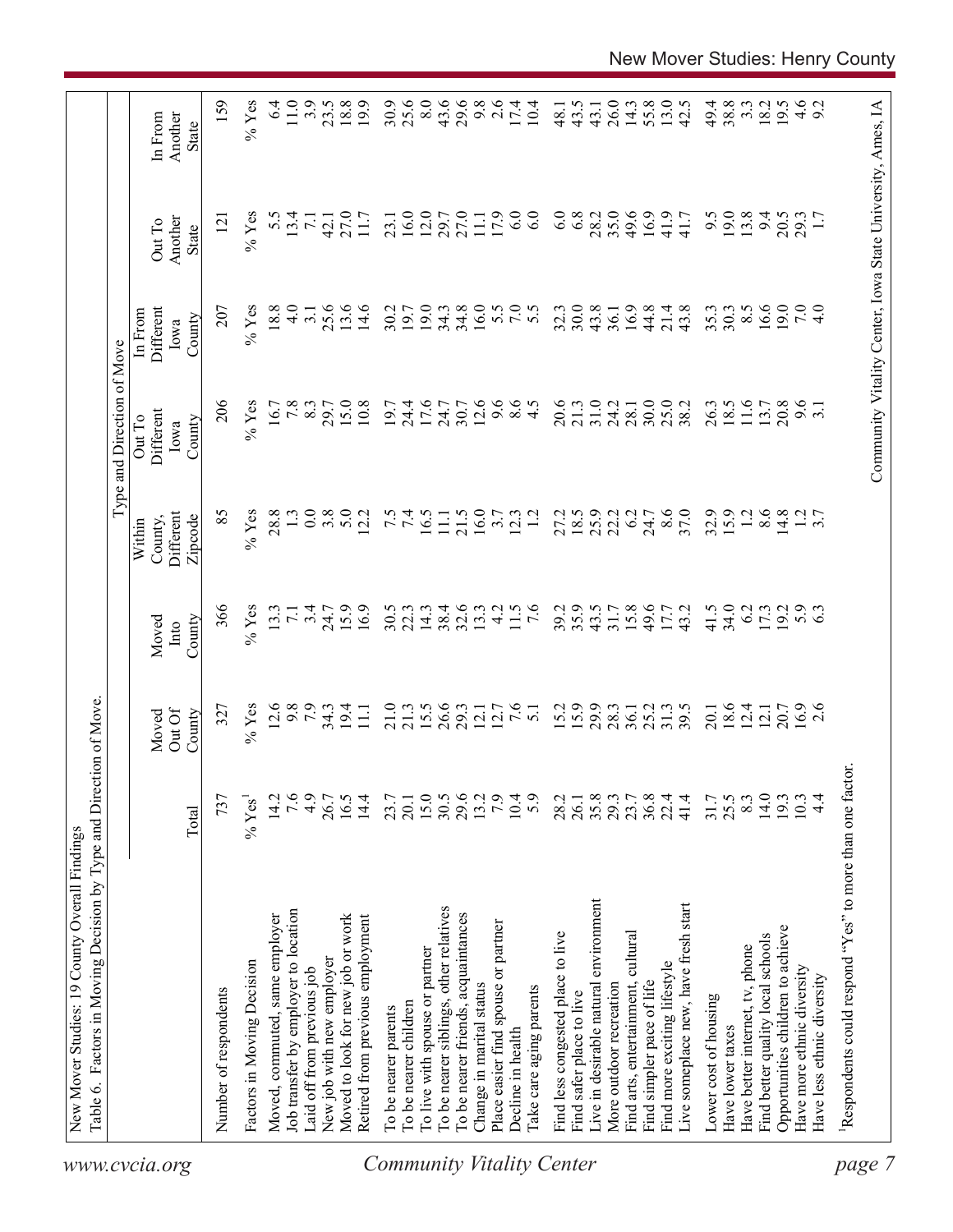| page 8                           |                                                         |                                      |                          |                         |                                | Type and Direction of Move            |                                                            |                            |                                    |
|----------------------------------|---------------------------------------------------------|--------------------------------------|--------------------------|-------------------------|--------------------------------|---------------------------------------|------------------------------------------------------------|----------------------------|------------------------------------|
|                                  |                                                         | Total                                | OutOf<br>County<br>Moved | County<br>Moved<br>Into | Different<br>County,<br>Within | Different<br>Out To<br>County<br>Iowa | Different<br>In From<br>County<br>Iowa                     | Another<br>Out To<br>State | In From<br>Another<br><b>State</b> |
|                                  |                                                         |                                      |                          |                         | Zipcode                        |                                       |                                                            |                            |                                    |
|                                  | Number of respondents                                   | 737                                  | 327                      | 366                     | 85                             | 206                                   | 207                                                        | $\overline{2}$             | 159                                |
|                                  | Previously had lived:                                   | $%$ Yes                              | $\%$ Yes                 | $%$ Yes                 | $\%$ Yes                       | $%$ Yes                               | $%$ Yes                                                    | $\%$ Yes                   | % $Y$ es                           |
|                                  | In current state                                        | 77.2                                 | 73.9                     | 77.6                    | 97.5                           | 95.5                                  | 96.9                                                       | 36.8                       | 53.5                               |
|                                  | In current county                                       | 38.6                                 | 28.3                     | 34.3                    | 100.0                          | 33.9                                  | 36.5                                                       | 31.5                       | 33.9                               |
|                                  | In or near current city/town                            | 34.2                                 | 28.5                     | 32.3                    | 69.9                           | 34.0                                  | 35.6                                                       | 18.7                       | 27.9                               |
|                                  | Used source of information for move                     | $\%$ Yes <sup>1</sup>                | $\%$ Yes                 | $%$ Yes                 | $\%$ Yes                       | $%$ Yes                               | $\%$ Yes                                                   | $%$ Yes                    | $\%$ Yes                           |
|                                  | Internet                                                | 31.2                                 | 35.2                     | 30.3                    | 14.1                           | 26.7                                  | 24.6                                                       | 49.6                       | 37.7                               |
|                                  | TV, magazines, newspapers                               | 22.3                                 | 24.8                     | 20.5                    | 20.0                           | 22.8                                  | 22.7                                                       | 28.1                       | 17.6                               |
|                                  | Current community resident                              | 22.0                                 | 21.4                     | 23.0                    | 18.8                           | 19.4                                  | 20.8                                                       | 24.8                       |                                    |
|                                  | Employer or co-workers                                  | 23.6                                 | 26.3                     | 23.5                    | 16.5                           | 25.2                                  | 24.2                                                       | 28.1                       | $25.8$<br>$22.6$                   |
|                                  | Friends and acquaintances                               | 36.6                                 | 39.4                     | 35.0                    | 34.1                           | 36.4                                  | 38.6                                                       | 44.6                       | 30.2                               |
|                                  | Family                                                  | 41.2                                 | 37.0                     | 44.0                    | 42.4                           | 37.4                                  | 41.5                                                       | 36.4                       | 47.2                               |
|                                  | Travel or vacation to new location                      | 14.2                                 | 15.6                     | 15.8                    | $\overline{a}$                 | 10.2                                  | 12.6                                                       | 24.8                       | 20.1                               |
|                                  | Attended school or college there                        | 6.9                                  | $\overline{7.0}$         | 63                      |                                | $7\cdot3$                             | 3.9                                                        | 6.6                        | 9.4                                |
| <b>Community Vitality Center</b> | Ease of finding housing at new location                 | $\%$                                 | $\%$                     | $\%$                    | $\%$                           | $\%$                                  | $\%$                                                       | న                          | $\%$                               |
|                                  | Very difficult (1)                                      | 8.8                                  | 5.9                      | 12.2                    | 9.4                            | 7.8                                   | 9.3                                                        | 2.5                        | 16.0                               |
|                                  | Somewhat difficult (2)                                  | 20.6                                 | 24.2                     | 18.1                    | 18.8                           | 23.0                                  | 18.6                                                       | 26.3                       | 17.3                               |
|                                  | $\widehat{\mathbb{G}}$<br>Neither difficult or easy     | 16.5                                 | 15.2                     | 15.3                    | 21.2                           | 14.7                                  | 172                                                        | 16.1                       | 12.8                               |
|                                  | Somewhat easy (4)<br>Very easy $(5)$                    | 22.4<br>31.6                         | 22.7<br>32.0             | 31.4<br>23.1            | 30.6<br>20.0                   | 30.9<br>23.5                          | 31.4<br>23.5                                               | 33.9<br>21.2               | 22.4<br>31.4                       |
|                                  | $-5$<br>Average rating finding housing (1               | 3.47                                 | 3.51                     | 3.43                    | 3.44                           | 3.47                                  | 3.49                                                       | 3.58                       | 3.36                               |
|                                  | Household income for 2004                               | $\%$                                 | $\%$                     | $\%$                    | $\%$                           | $\%$                                  | $\%$                                                       | $\%$                       | $\%$                               |
|                                  | Less than \$20,000 (1)                                  | 17.3                                 | 16.0                     | 18.8                    | 19.0                           | 18.0                                  | 18.4                                                       | 12.6                       | 19.4                               |
|                                  | $$20,000 - $34,999$ (2)                                 |                                      |                          | 23.3                    |                                | 25.0                                  | 24.3                                                       | 16.0                       | 21.9                               |
|                                  | $$35,000 - $49,999(3)$                                  | $23.0$<br>$18.0$<br>$19.4$<br>$12.4$ | 21.6<br>18.2             | 17.7                    | 26.6<br>22.8                   | 18.0                                  | 20.4                                                       | 18.5                       | 14.2                               |
|                                  | $$50,000 - $69,999 (4)$                                 |                                      | 18.2                     | 19.1                    | 15.2                           | 18.0                                  | 21.4                                                       | 8.5                        | <b>16.1</b>                        |
|                                  | $$70,000 - $99,999(5)$                                  |                                      | 13.8                     | 11.9                    | 8.9                            | 12.5                                  | 12.6                                                       | 6.0                        | 11.0                               |
|                                  | $\widehat{\circ}$<br>$$100,000 - $149,999$              | 7.7                                  | 8.5                      | 72                      | $3.\overline{8}$               | 6.5                                   | $\frac{1}{5}$                                              | 11.8                       | 14.8                               |
|                                  | \$150,000 or more $(7)$                                 | 2.9                                  | $3.\overline{8}$         | $\overline{1.9}$        | 3.8                            | 2.0                                   |                                                            | 6.7                        | 2.6                                |
|                                  | Average income category $(1 - 7)$                       | 3.20                                 | 3.33                     | 3.11                    | 2.95                           | 3.10                                  | 2.96                                                       | 3.71                       | 3.32                               |
| www.cvcia.org                    | Respondents could respond "Yes" to more than one factor |                                      |                          |                         |                                |                                       |                                                            |                            |                                    |
|                                  |                                                         |                                      |                          |                         |                                |                                       | Community Vitality Center, Iowa State University, Ames, IA |                            |                                    |
|                                  |                                                         |                                      |                          |                         |                                |                                       |                                                            |                            |                                    |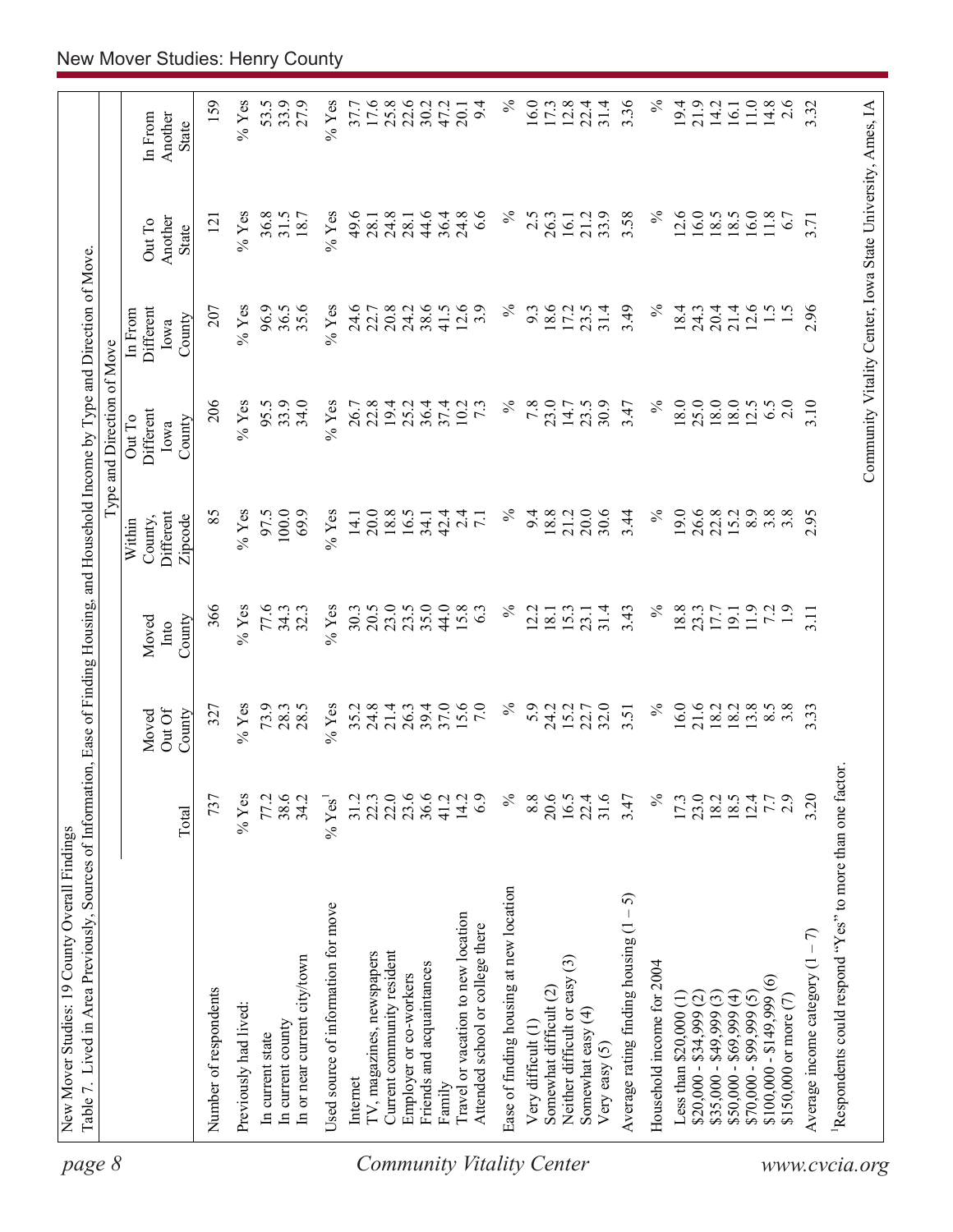| 159<br>3.66<br>$\%$<br>$\%$<br>$\%$<br>21.8<br>17.9<br>$\%$<br>9.0<br>3.74<br>$4\frac{4}{1}$<br>4.09<br>17.9<br>35.2<br>12.2<br>10.3<br>35.9<br>$\frac{4}{1}$<br>15.2<br>Community Vitality Center, Iowa State University, Ames, IA<br>35.3<br>10.7<br>15.7<br>5.7<br>32.7<br>32.7<br>29.7<br>46.2<br>$\overline{7.1}$<br>2.71<br>Another<br>In From<br>State<br>$\%$<br>$\%$<br>$\%$<br>6.8<br>8.5<br>28.0<br>$\%$<br>12.5<br>15.8<br>25.0<br>37.5<br>3.69<br>3.4<br>3.67<br>9.2<br>32.5<br>3.4<br>9.3<br>7.7<br>$4\degree$<br>4.17<br>$\overline{5.1}$<br>29.7<br>52.5<br>23.7<br>33.1<br>52.1<br>4.21<br>Another<br>$\overline{2}$<br>Out To<br>State<br>$\%$<br>$\%$<br>11.8<br>9.8<br>46.6<br>3.10<br>16.0<br>34.0<br>$\%$<br>6.9<br>7.4<br>6.9<br>2.9<br>4.9<br>6.8<br>35.4<br>50.0<br>207<br>11.8<br>$\%$<br>26.2<br>3.54<br>4.09<br>4.25<br>Different<br>11.7<br>51.7<br>27.1<br>20.1<br>12.1<br>In From<br>County<br>Iowa<br>206<br>$\%$<br>$\%$<br>$\%$<br>7.0<br>11.9<br>46.8<br>3.16<br>$\%$<br>3.38<br>9.8<br>73<br>24.9<br>48.8<br>3.94<br>2.0<br>$\ddot{4}$ .<br>26.9<br>7.5<br>17.6<br>27.3<br>26.3<br>9.3<br>8.3<br>38.2<br>46.6<br>4.23<br>12.7<br>16.1<br>Different<br>Out To<br>County<br>Iowa<br>$\%$<br>$\%$<br>5.9<br>57.6<br>$\%$<br>85<br>3.8<br>7.5<br>63.8<br>3.18<br>$\%$<br>3.5<br>4.28<br>Different<br>17.5<br>7.5<br>9.4<br>11.8<br>15.3<br>3.67<br>4.7<br>28.2<br>1.2<br>9.4<br>29.4<br>29.4<br>52.9<br>4.24<br>34.1<br>$\overline{7}$ .<br>County,<br>Zipcode<br>Within<br>15.9<br>9.0<br>3.59<br>$\%$<br>$\%$<br>3.6<br>366<br>$\%$<br>$\%$<br>29.0<br>34.5<br>7.8<br>8.4<br>44.8<br>3.94<br>$10.4\,$<br>33.0<br>2.93<br>11.5<br>6.6<br>29.5<br>4.18<br>13.3<br>192<br>6.7<br>4.7<br>48.4<br>16.1<br>41.7<br>County<br>Moved<br>Into<br>6.9<br>15.0<br>16.9<br>26.5<br>$\%$<br>7.8<br>27.6<br>50.0<br>$\%$<br>$\%$<br>29.2<br>3.35<br>$\%$<br>14.8<br>30.5<br>3.50<br>8.7<br>48.8<br>10.7<br>38.2<br>11.4<br>$\frac{4.3}{8.7}$<br>4.22<br>327<br>4.03<br>3.1<br>35.1<br>Out Of<br>County<br>Moved<br>$\%$<br>29.0<br>$\%$<br>6.6<br>$\%$<br>4.20<br>737<br>℅<br>41.9<br>32.5<br>7.6<br>4.03<br>9.7<br>48.9<br>11.0<br>$11.8$<br>3.13<br>11.2<br>$14.7$<br>12.7<br>3.57<br>29.4<br>48.3<br>3.2<br>33.2<br>$\overline{5.1}$<br>12.1<br>23.1<br>$\overline{8.1}$<br>Total<br>Current location income compared with<br>Average satisfaction previous $(1 - 5)$<br>Average rating do move over $(1 - 5)$<br>5<br>Neither dissatisfied or satisfied (3)<br>Neither dissatisfied or satisfied (3)<br>Average satisfaction current $(1 - 5)$<br>Satisfaction with previous location<br>Satisfaction with current location<br>Significantly higher income (5)<br>Significantly lower income (1)<br>Average comparison income (1<br>Somewhat higher income (4)<br>Somewhat lower income (2)<br>Would do move over again<br>Somewhat dissatisfied (2)<br>Somewhat dissatisfied (2)<br>previous location income<br>About same income (3)<br>Somewhat satisfied (4)<br>Somewhat satisfied (4)<br>Number of respondents<br>Very dissatisfied (1<br>Very dissatisfied (1<br>Very satisfied (5)<br>Very satisfied (5)<br>Definitely yes (5)<br>Definitely not (1)<br>Probably yes (4)<br>Probably not (2)<br>Undecided (3)<br>www.cvcia.org | Table 8. Income Comparison Between Locations, | Satisfa |  | action with Previous and Current Locations, and Doing Move Over Again by Type and Direction of Move<br>Type and Direction of Move |  |  |
|---------------------------------------------------------------------------------------------------------------------------------------------------------------------------------------------------------------------------------------------------------------------------------------------------------------------------------------------------------------------------------------------------------------------------------------------------------------------------------------------------------------------------------------------------------------------------------------------------------------------------------------------------------------------------------------------------------------------------------------------------------------------------------------------------------------------------------------------------------------------------------------------------------------------------------------------------------------------------------------------------------------------------------------------------------------------------------------------------------------------------------------------------------------------------------------------------------------------------------------------------------------------------------------------------------------------------------------------------------------------------------------------------------------------------------------------------------------------------------------------------------------------------------------------------------------------------------------------------------------------------------------------------------------------------------------------------------------------------------------------------------------------------------------------------------------------------------------------------------------------------------------------------------------------------------------------------------------------------------------------------------------------------------------------------------------------------------------------------------------------------------------------------------------------------------------------------------------------------------------------------------------------------------------------------------------------------------------------------------------------------------------------------------------------------------------------------------------------------------------------------------------------------------------------------------------------------------------------------------------------------------------------------------------------------------------------------------------------------------------------------------------------------------------------------------------------------------------------------------------------------------------------------------------------------------------------------------------------------------------------------------------------------------------------------------------------------------------------------------------------------------------------------------------------------------------------------------------------------------------------------------------|-----------------------------------------------|---------|--|-----------------------------------------------------------------------------------------------------------------------------------|--|--|
|                                                                                                                                                                                                                                                                                                                                                                                                                                                                                                                                                                                                                                                                                                                                                                                                                                                                                                                                                                                                                                                                                                                                                                                                                                                                                                                                                                                                                                                                                                                                                                                                                                                                                                                                                                                                                                                                                                                                                                                                                                                                                                                                                                                                                                                                                                                                                                                                                                                                                                                                                                                                                                                                                                                                                                                                                                                                                                                                                                                                                                                                                                                                                                                                                                                               |                                               |         |  |                                                                                                                                   |  |  |
|                                                                                                                                                                                                                                                                                                                                                                                                                                                                                                                                                                                                                                                                                                                                                                                                                                                                                                                                                                                                                                                                                                                                                                                                                                                                                                                                                                                                                                                                                                                                                                                                                                                                                                                                                                                                                                                                                                                                                                                                                                                                                                                                                                                                                                                                                                                                                                                                                                                                                                                                                                                                                                                                                                                                                                                                                                                                                                                                                                                                                                                                                                                                                                                                                                                               |                                               |         |  |                                                                                                                                   |  |  |
| page 9<br><b>Community Vitality Center</b>                                                                                                                                                                                                                                                                                                                                                                                                                                                                                                                                                                                                                                                                                                                                                                                                                                                                                                                                                                                                                                                                                                                                                                                                                                                                                                                                                                                                                                                                                                                                                                                                                                                                                                                                                                                                                                                                                                                                                                                                                                                                                                                                                                                                                                                                                                                                                                                                                                                                                                                                                                                                                                                                                                                                                                                                                                                                                                                                                                                                                                                                                                                                                                                                                    |                                               |         |  |                                                                                                                                   |  |  |
|                                                                                                                                                                                                                                                                                                                                                                                                                                                                                                                                                                                                                                                                                                                                                                                                                                                                                                                                                                                                                                                                                                                                                                                                                                                                                                                                                                                                                                                                                                                                                                                                                                                                                                                                                                                                                                                                                                                                                                                                                                                                                                                                                                                                                                                                                                                                                                                                                                                                                                                                                                                                                                                                                                                                                                                                                                                                                                                                                                                                                                                                                                                                                                                                                                                               |                                               |         |  |                                                                                                                                   |  |  |
|                                                                                                                                                                                                                                                                                                                                                                                                                                                                                                                                                                                                                                                                                                                                                                                                                                                                                                                                                                                                                                                                                                                                                                                                                                                                                                                                                                                                                                                                                                                                                                                                                                                                                                                                                                                                                                                                                                                                                                                                                                                                                                                                                                                                                                                                                                                                                                                                                                                                                                                                                                                                                                                                                                                                                                                                                                                                                                                                                                                                                                                                                                                                                                                                                                                               |                                               |         |  |                                                                                                                                   |  |  |
|                                                                                                                                                                                                                                                                                                                                                                                                                                                                                                                                                                                                                                                                                                                                                                                                                                                                                                                                                                                                                                                                                                                                                                                                                                                                                                                                                                                                                                                                                                                                                                                                                                                                                                                                                                                                                                                                                                                                                                                                                                                                                                                                                                                                                                                                                                                                                                                                                                                                                                                                                                                                                                                                                                                                                                                                                                                                                                                                                                                                                                                                                                                                                                                                                                                               |                                               |         |  |                                                                                                                                   |  |  |
|                                                                                                                                                                                                                                                                                                                                                                                                                                                                                                                                                                                                                                                                                                                                                                                                                                                                                                                                                                                                                                                                                                                                                                                                                                                                                                                                                                                                                                                                                                                                                                                                                                                                                                                                                                                                                                                                                                                                                                                                                                                                                                                                                                                                                                                                                                                                                                                                                                                                                                                                                                                                                                                                                                                                                                                                                                                                                                                                                                                                                                                                                                                                                                                                                                                               |                                               |         |  |                                                                                                                                   |  |  |
|                                                                                                                                                                                                                                                                                                                                                                                                                                                                                                                                                                                                                                                                                                                                                                                                                                                                                                                                                                                                                                                                                                                                                                                                                                                                                                                                                                                                                                                                                                                                                                                                                                                                                                                                                                                                                                                                                                                                                                                                                                                                                                                                                                                                                                                                                                                                                                                                                                                                                                                                                                                                                                                                                                                                                                                                                                                                                                                                                                                                                                                                                                                                                                                                                                                               |                                               |         |  |                                                                                                                                   |  |  |
|                                                                                                                                                                                                                                                                                                                                                                                                                                                                                                                                                                                                                                                                                                                                                                                                                                                                                                                                                                                                                                                                                                                                                                                                                                                                                                                                                                                                                                                                                                                                                                                                                                                                                                                                                                                                                                                                                                                                                                                                                                                                                                                                                                                                                                                                                                                                                                                                                                                                                                                                                                                                                                                                                                                                                                                                                                                                                                                                                                                                                                                                                                                                                                                                                                                               |                                               |         |  |                                                                                                                                   |  |  |
|                                                                                                                                                                                                                                                                                                                                                                                                                                                                                                                                                                                                                                                                                                                                                                                                                                                                                                                                                                                                                                                                                                                                                                                                                                                                                                                                                                                                                                                                                                                                                                                                                                                                                                                                                                                                                                                                                                                                                                                                                                                                                                                                                                                                                                                                                                                                                                                                                                                                                                                                                                                                                                                                                                                                                                                                                                                                                                                                                                                                                                                                                                                                                                                                                                                               |                                               |         |  |                                                                                                                                   |  |  |
|                                                                                                                                                                                                                                                                                                                                                                                                                                                                                                                                                                                                                                                                                                                                                                                                                                                                                                                                                                                                                                                                                                                                                                                                                                                                                                                                                                                                                                                                                                                                                                                                                                                                                                                                                                                                                                                                                                                                                                                                                                                                                                                                                                                                                                                                                                                                                                                                                                                                                                                                                                                                                                                                                                                                                                                                                                                                                                                                                                                                                                                                                                                                                                                                                                                               |                                               |         |  |                                                                                                                                   |  |  |
|                                                                                                                                                                                                                                                                                                                                                                                                                                                                                                                                                                                                                                                                                                                                                                                                                                                                                                                                                                                                                                                                                                                                                                                                                                                                                                                                                                                                                                                                                                                                                                                                                                                                                                                                                                                                                                                                                                                                                                                                                                                                                                                                                                                                                                                                                                                                                                                                                                                                                                                                                                                                                                                                                                                                                                                                                                                                                                                                                                                                                                                                                                                                                                                                                                                               |                                               |         |  |                                                                                                                                   |  |  |
|                                                                                                                                                                                                                                                                                                                                                                                                                                                                                                                                                                                                                                                                                                                                                                                                                                                                                                                                                                                                                                                                                                                                                                                                                                                                                                                                                                                                                                                                                                                                                                                                                                                                                                                                                                                                                                                                                                                                                                                                                                                                                                                                                                                                                                                                                                                                                                                                                                                                                                                                                                                                                                                                                                                                                                                                                                                                                                                                                                                                                                                                                                                                                                                                                                                               |                                               |         |  |                                                                                                                                   |  |  |
|                                                                                                                                                                                                                                                                                                                                                                                                                                                                                                                                                                                                                                                                                                                                                                                                                                                                                                                                                                                                                                                                                                                                                                                                                                                                                                                                                                                                                                                                                                                                                                                                                                                                                                                                                                                                                                                                                                                                                                                                                                                                                                                                                                                                                                                                                                                                                                                                                                                                                                                                                                                                                                                                                                                                                                                                                                                                                                                                                                                                                                                                                                                                                                                                                                                               |                                               |         |  |                                                                                                                                   |  |  |
|                                                                                                                                                                                                                                                                                                                                                                                                                                                                                                                                                                                                                                                                                                                                                                                                                                                                                                                                                                                                                                                                                                                                                                                                                                                                                                                                                                                                                                                                                                                                                                                                                                                                                                                                                                                                                                                                                                                                                                                                                                                                                                                                                                                                                                                                                                                                                                                                                                                                                                                                                                                                                                                                                                                                                                                                                                                                                                                                                                                                                                                                                                                                                                                                                                                               |                                               |         |  |                                                                                                                                   |  |  |
|                                                                                                                                                                                                                                                                                                                                                                                                                                                                                                                                                                                                                                                                                                                                                                                                                                                                                                                                                                                                                                                                                                                                                                                                                                                                                                                                                                                                                                                                                                                                                                                                                                                                                                                                                                                                                                                                                                                                                                                                                                                                                                                                                                                                                                                                                                                                                                                                                                                                                                                                                                                                                                                                                                                                                                                                                                                                                                                                                                                                                                                                                                                                                                                                                                                               |                                               |         |  |                                                                                                                                   |  |  |
|                                                                                                                                                                                                                                                                                                                                                                                                                                                                                                                                                                                                                                                                                                                                                                                                                                                                                                                                                                                                                                                                                                                                                                                                                                                                                                                                                                                                                                                                                                                                                                                                                                                                                                                                                                                                                                                                                                                                                                                                                                                                                                                                                                                                                                                                                                                                                                                                                                                                                                                                                                                                                                                                                                                                                                                                                                                                                                                                                                                                                                                                                                                                                                                                                                                               |                                               |         |  |                                                                                                                                   |  |  |
|                                                                                                                                                                                                                                                                                                                                                                                                                                                                                                                                                                                                                                                                                                                                                                                                                                                                                                                                                                                                                                                                                                                                                                                                                                                                                                                                                                                                                                                                                                                                                                                                                                                                                                                                                                                                                                                                                                                                                                                                                                                                                                                                                                                                                                                                                                                                                                                                                                                                                                                                                                                                                                                                                                                                                                                                                                                                                                                                                                                                                                                                                                                                                                                                                                                               |                                               |         |  |                                                                                                                                   |  |  |
|                                                                                                                                                                                                                                                                                                                                                                                                                                                                                                                                                                                                                                                                                                                                                                                                                                                                                                                                                                                                                                                                                                                                                                                                                                                                                                                                                                                                                                                                                                                                                                                                                                                                                                                                                                                                                                                                                                                                                                                                                                                                                                                                                                                                                                                                                                                                                                                                                                                                                                                                                                                                                                                                                                                                                                                                                                                                                                                                                                                                                                                                                                                                                                                                                                                               |                                               |         |  |                                                                                                                                   |  |  |
|                                                                                                                                                                                                                                                                                                                                                                                                                                                                                                                                                                                                                                                                                                                                                                                                                                                                                                                                                                                                                                                                                                                                                                                                                                                                                                                                                                                                                                                                                                                                                                                                                                                                                                                                                                                                                                                                                                                                                                                                                                                                                                                                                                                                                                                                                                                                                                                                                                                                                                                                                                                                                                                                                                                                                                                                                                                                                                                                                                                                                                                                                                                                                                                                                                                               |                                               |         |  |                                                                                                                                   |  |  |
|                                                                                                                                                                                                                                                                                                                                                                                                                                                                                                                                                                                                                                                                                                                                                                                                                                                                                                                                                                                                                                                                                                                                                                                                                                                                                                                                                                                                                                                                                                                                                                                                                                                                                                                                                                                                                                                                                                                                                                                                                                                                                                                                                                                                                                                                                                                                                                                                                                                                                                                                                                                                                                                                                                                                                                                                                                                                                                                                                                                                                                                                                                                                                                                                                                                               |                                               |         |  |                                                                                                                                   |  |  |
|                                                                                                                                                                                                                                                                                                                                                                                                                                                                                                                                                                                                                                                                                                                                                                                                                                                                                                                                                                                                                                                                                                                                                                                                                                                                                                                                                                                                                                                                                                                                                                                                                                                                                                                                                                                                                                                                                                                                                                                                                                                                                                                                                                                                                                                                                                                                                                                                                                                                                                                                                                                                                                                                                                                                                                                                                                                                                                                                                                                                                                                                                                                                                                                                                                                               |                                               |         |  |                                                                                                                                   |  |  |
|                                                                                                                                                                                                                                                                                                                                                                                                                                                                                                                                                                                                                                                                                                                                                                                                                                                                                                                                                                                                                                                                                                                                                                                                                                                                                                                                                                                                                                                                                                                                                                                                                                                                                                                                                                                                                                                                                                                                                                                                                                                                                                                                                                                                                                                                                                                                                                                                                                                                                                                                                                                                                                                                                                                                                                                                                                                                                                                                                                                                                                                                                                                                                                                                                                                               |                                               |         |  |                                                                                                                                   |  |  |
|                                                                                                                                                                                                                                                                                                                                                                                                                                                                                                                                                                                                                                                                                                                                                                                                                                                                                                                                                                                                                                                                                                                                                                                                                                                                                                                                                                                                                                                                                                                                                                                                                                                                                                                                                                                                                                                                                                                                                                                                                                                                                                                                                                                                                                                                                                                                                                                                                                                                                                                                                                                                                                                                                                                                                                                                                                                                                                                                                                                                                                                                                                                                                                                                                                                               |                                               |         |  |                                                                                                                                   |  |  |
|                                                                                                                                                                                                                                                                                                                                                                                                                                                                                                                                                                                                                                                                                                                                                                                                                                                                                                                                                                                                                                                                                                                                                                                                                                                                                                                                                                                                                                                                                                                                                                                                                                                                                                                                                                                                                                                                                                                                                                                                                                                                                                                                                                                                                                                                                                                                                                                                                                                                                                                                                                                                                                                                                                                                                                                                                                                                                                                                                                                                                                                                                                                                                                                                                                                               |                                               |         |  |                                                                                                                                   |  |  |
|                                                                                                                                                                                                                                                                                                                                                                                                                                                                                                                                                                                                                                                                                                                                                                                                                                                                                                                                                                                                                                                                                                                                                                                                                                                                                                                                                                                                                                                                                                                                                                                                                                                                                                                                                                                                                                                                                                                                                                                                                                                                                                                                                                                                                                                                                                                                                                                                                                                                                                                                                                                                                                                                                                                                                                                                                                                                                                                                                                                                                                                                                                                                                                                                                                                               |                                               |         |  |                                                                                                                                   |  |  |
|                                                                                                                                                                                                                                                                                                                                                                                                                                                                                                                                                                                                                                                                                                                                                                                                                                                                                                                                                                                                                                                                                                                                                                                                                                                                                                                                                                                                                                                                                                                                                                                                                                                                                                                                                                                                                                                                                                                                                                                                                                                                                                                                                                                                                                                                                                                                                                                                                                                                                                                                                                                                                                                                                                                                                                                                                                                                                                                                                                                                                                                                                                                                                                                                                                                               |                                               |         |  |                                                                                                                                   |  |  |
|                                                                                                                                                                                                                                                                                                                                                                                                                                                                                                                                                                                                                                                                                                                                                                                                                                                                                                                                                                                                                                                                                                                                                                                                                                                                                                                                                                                                                                                                                                                                                                                                                                                                                                                                                                                                                                                                                                                                                                                                                                                                                                                                                                                                                                                                                                                                                                                                                                                                                                                                                                                                                                                                                                                                                                                                                                                                                                                                                                                                                                                                                                                                                                                                                                                               |                                               |         |  |                                                                                                                                   |  |  |
|                                                                                                                                                                                                                                                                                                                                                                                                                                                                                                                                                                                                                                                                                                                                                                                                                                                                                                                                                                                                                                                                                                                                                                                                                                                                                                                                                                                                                                                                                                                                                                                                                                                                                                                                                                                                                                                                                                                                                                                                                                                                                                                                                                                                                                                                                                                                                                                                                                                                                                                                                                                                                                                                                                                                                                                                                                                                                                                                                                                                                                                                                                                                                                                                                                                               |                                               |         |  |                                                                                                                                   |  |  |
|                                                                                                                                                                                                                                                                                                                                                                                                                                                                                                                                                                                                                                                                                                                                                                                                                                                                                                                                                                                                                                                                                                                                                                                                                                                                                                                                                                                                                                                                                                                                                                                                                                                                                                                                                                                                                                                                                                                                                                                                                                                                                                                                                                                                                                                                                                                                                                                                                                                                                                                                                                                                                                                                                                                                                                                                                                                                                                                                                                                                                                                                                                                                                                                                                                                               |                                               |         |  |                                                                                                                                   |  |  |
|                                                                                                                                                                                                                                                                                                                                                                                                                                                                                                                                                                                                                                                                                                                                                                                                                                                                                                                                                                                                                                                                                                                                                                                                                                                                                                                                                                                                                                                                                                                                                                                                                                                                                                                                                                                                                                                                                                                                                                                                                                                                                                                                                                                                                                                                                                                                                                                                                                                                                                                                                                                                                                                                                                                                                                                                                                                                                                                                                                                                                                                                                                                                                                                                                                                               |                                               |         |  |                                                                                                                                   |  |  |